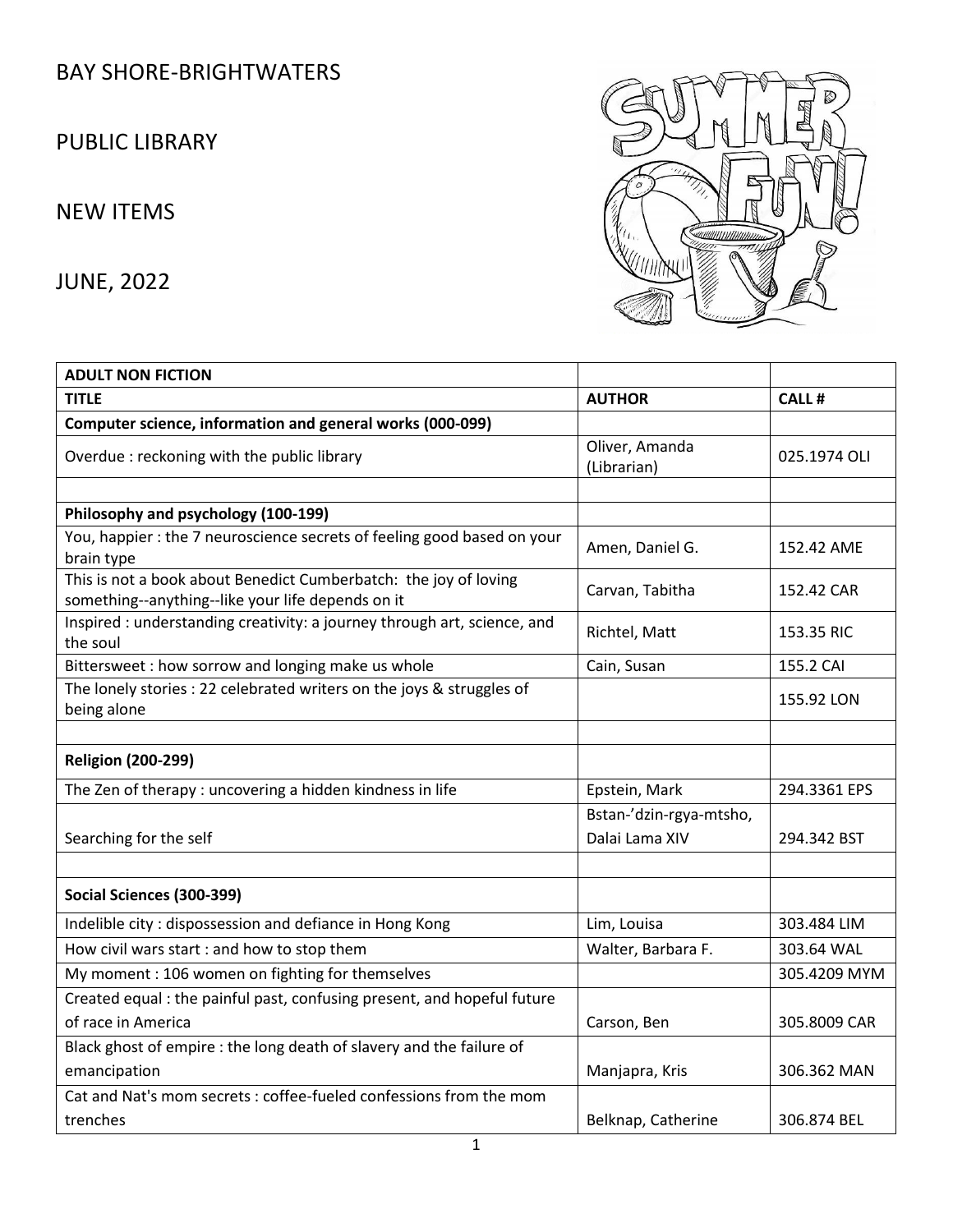| <b>ADULT NON FICTION</b>                                                                                          |                                      |              |
|-------------------------------------------------------------------------------------------------------------------|--------------------------------------|--------------|
| The Anti Social Network                                                                                           | Mezrich, Ben                         | 332.6322 MEZ |
| Allow me to retort : a black guy's guide to the Constitution                                                      | Mystal, Elie                         | 342.73 MYS   |
| Pandemic, Inc.: chasing the capitalists and thieves who got rich while                                            |                                      |              |
| we got sick                                                                                                       | McSwane, J. David                    | 362.1962 MCS |
| Unmasked: my life solving America's cold cases                                                                    | Holes, Paul                          | 363.2509 HOL |
| The carbon footprint of everything                                                                                | Berners-Lee, Mike                    | 363.7387 BER |
| Madman in the woods: life next door to the Unabomber                                                              | Gehring, Jamie                       | 364.1523 GEH |
|                                                                                                                   |                                      |              |
| <b>Science (500-599)</b>                                                                                          |                                      |              |
| The last days of the dinosaurs : an asteroid, extinction, and the                                                 |                                      |              |
| beginning of our world                                                                                            | Black, Riley                         | 576.84 BLA   |
| Sea turtles to sidewinders : a guide to the most fascinating reptiles and                                         | Hood, Charles                        | 597.9097 HOO |
| amphibians of the west                                                                                            |                                      |              |
|                                                                                                                   |                                      |              |
| <b>Technology (600-699)</b>                                                                                       |                                      |              |
| Immunity strong : boost your natural healing power and live to 100                                                | Lahita, Robert G. (Robert<br>George) | 616.079 LAH  |
| Unmasking autism : discovering the new faces of neurodiversity                                                    | Price, Devon                         | 616.8588 PRI |
| Infectious : pathogens and how we fight them                                                                      | Tregoning, John S.                   | 616.9041 TRE |
| How to sell a poison : the rise, fall, and toxic return of DDT                                                    | Conis, Elena                         | 632.9517 CON |
| Grow more food : a vegetable gardener's guide to getting the biggest<br>harvest possible from a space of any size | McCrate, Colin                       | 635 MCC      |
| Gardening for everyone : growing vegetables, herbs, and more at home                                              | Watkins, Julia                       | 635 WAT      |
| Becoming a gardener : what reading and digging taught me about living                                             | Marron, Catie                        | 635.0973 MAR |
| Go gently : actionable steps to nurture yourself and the planet                                                   | Wright, Bonnie                       | 640.286 WRI  |
| Good eats 4 : the final years                                                                                     | Brown, Alton                         | 641.5 BRO    |
| The wok: recipes and techniques                                                                                   | López-Alt, J. Kenji                  | 641.5951 LOP |
| Ultimate illustrated guide to sewing clothes : a complete course on<br>making clothing for fit and fashion        | Mahon, Joi                           | 646.404 MAH  |
| The folding lady: tools and tricks for making the most of your space<br>room by room                              | Liard, Sophie                        | 648.8 LIA    |
| Mothercoin : the stories of immigrant nannies                                                                     | Cummins Muñoz,<br>Elizabeth          | 649.1086 CUM |
| Level up : rise above the hidden forces holding your business back                                                | Abrams, Stacey                       | 658.421 ABR  |
|                                                                                                                   |                                      |              |
| <b>Literature (800-899)</b>                                                                                       |                                      |              |
| Write for your life                                                                                               | Quindlen, Anna                       | 808.02 QUI   |
| Before you say anything : the untold stories and failproof strategies of a<br>very discreet speechwriter          | Wellman, Victoria                    | 808.5 WEL    |
| Time is a mother                                                                                                  | Vuong, Ocean                         | 811.6 VUO    |
| Hemingway's short stories : reflections on teaching, reading, and<br>understanding                                |                                      | 813.52 HEM   |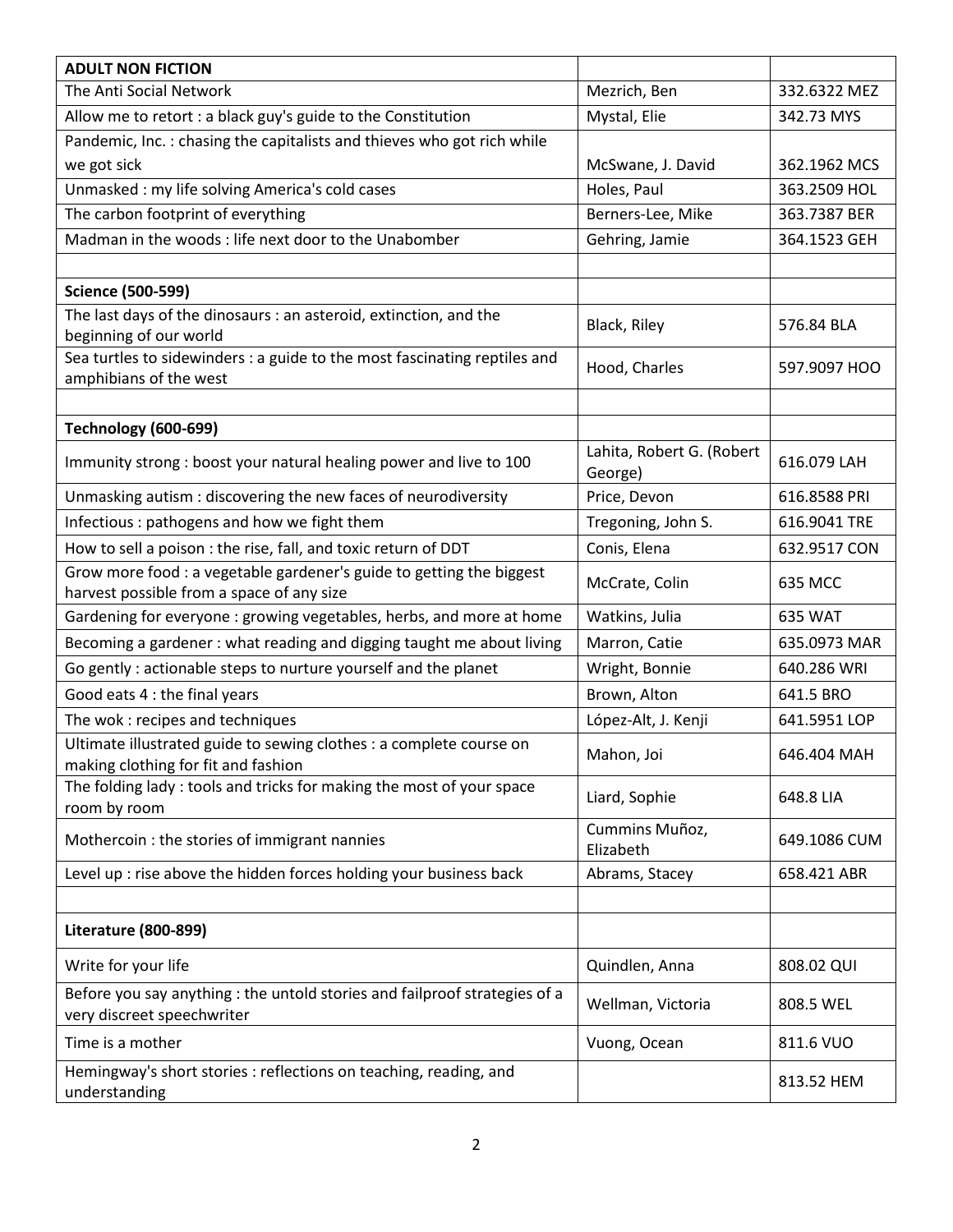| <b>ADULT NON FICTION</b>                                               |                     |              |
|------------------------------------------------------------------------|---------------------|--------------|
| Girls can kiss now : essays                                            | Gutowitz, Jill      | 814.6 GUT    |
|                                                                        |                     |              |
| History & geography (900-999)                                          |                     |              |
| 52 things to do in Boston : local spots, outdoor recreation, getaways  | Sperance, Cameron   | 917.4461 MOO |
|                                                                        | Cummings-Yeates,    |              |
| 52 things to do in Chicago                                             | Rosalind            | 917.7311 MOO |
| U.S. & Canadian Rocky Mountains road trip.                             |                     | 917.8043 MOO |
| Best day hikes California : easy escapes into nature                   | Balfour, Amy C.     | 917.9404 LON |
| Facing the mountain: an inspiring story of Japanese American patriots  |                     |              |
| in World War II                                                        | Brown, Daniel James | 940.5412 BRO |
| We are the middle of forever : indigenous voices from Turtle Island on |                     |              |
| the changing Earth                                                     |                     | 970.0049 WE  |
| Rebels at sea: privateering in the American Revolution                 | Dolin, Eric Jay     | 973.35 DOL   |
| 400 years of New York history : a pictorial guide                      | Vosk, Sasha         | 974.725 VOS  |
| Mutinous women: how French convicts became founding mothers of         |                     |              |
| the Gulf Coast                                                         | DeJean, Joan E.     | 976.02 DEJ   |

| <b>ADULT FICTION</b>                                |                    |              |
|-----------------------------------------------------|--------------------|--------------|
| <b>TITLE</b>                                        | <b>AUTHOR</b>      | <b>CALL#</b> |
| Chef's kiss : a novel                               | Alexander, T. J.   | <b>ALE</b>   |
| Love marriage : a novel                             | Ali, Monica        | ALI          |
| An unlasting home : a novel                         | Al-Nakib, Mai      | <b>ALN</b>   |
| Everything we didn't say : a novel                  | Baart, Nicole      | <b>BAA</b>   |
| Take your breath away : a novel                     | Barclay, Linwood   | <b>BAR</b>   |
| The atlas six                                       | Blake, Olivie      | <b>BLA</b>   |
| Book of night                                       | Black, Holly       | <b>BLA</b>   |
| The lioness                                         | Bohjalian, Chris   | <b>BOH</b>   |
| I'll be you : a novel                               | Brown, Janelle     | <b>BRO</b>   |
| Countdown to midnight : a novel                     | Brown, Dale        | <b>BRO</b>   |
| Wingwalkers                                         | Brown, Taylor      | <b>BRO</b>   |
| The hacienda                                        | Cañas, Isabel      | CAN          |
| A tiny upward shove                                 | Chadburn, Melissa  | <b>CHA</b>   |
| Sleepwalk : a novel                                 | Chaon, Dan         | <b>CHA</b>   |
| Marrying the ketchups : a novel                     | Close, Jennifer    | <b>CLO</b>   |
| Don't know tough                                    | Cranor, Eli        | <b>CRA</b>   |
| Hope Creek                                          | Dailey, Janet      | DAI          |
| And then I woke up                                  | Devlin, Malcolm    | <b>DEV</b>   |
| Trust                                               | DÃaz, HernÃin      | <b>DIA</b>   |
| Theatre of marvels                                  | Dillsworth, Lianne | <b>DIL</b>   |
| Lost and found in Paris : a novel                   | Dolan, Lian        | <b>DOL</b>   |
| You made a fool of death with your beauty : a novel | Emezi, Akwaeke     | <b>EME</b>   |
| Notes on your sudden disappearance : a novel        | Espach, Alison     | <b>ESP</b>   |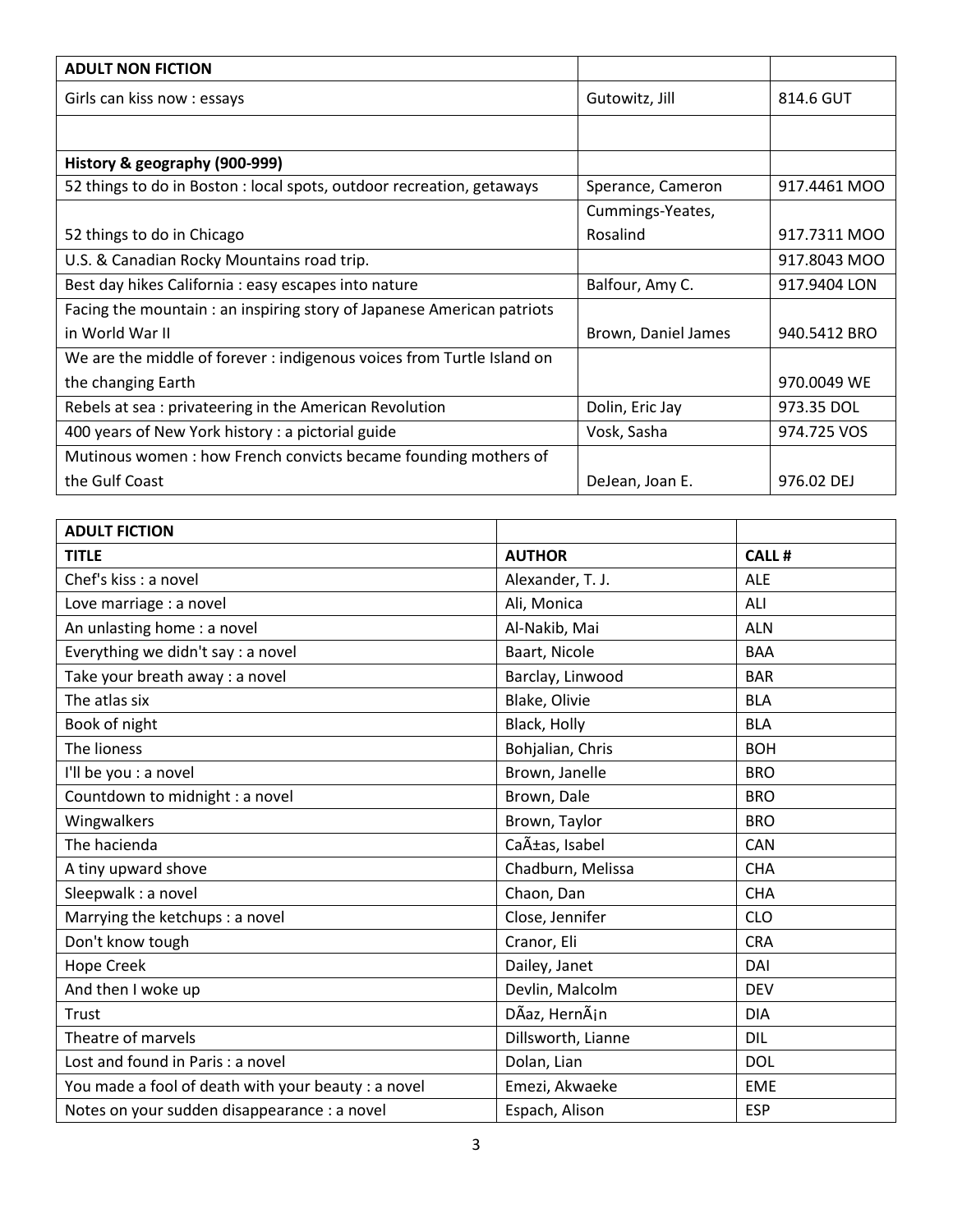| <b>ADULT FICTION</b>                                                                              |                         |                         |
|---------------------------------------------------------------------------------------------------|-------------------------|-------------------------|
| <b>TITLE</b>                                                                                      | <b>AUTHOR</b>           | <b>CALL#</b>            |
| The sign for home : a novel                                                                       | Fell, Blair             | <b>FEL</b>              |
| Acts of service : a novel                                                                         | Fishman, Lillian        | <b>FIS</b>              |
| The honeymoon cottage                                                                             | Foster, Lori            | FOS                     |
| Lessons in chemistry                                                                              | Garmus, Bonnie          | <b>GAR</b>              |
| Let's not do that again : a novel                                                                 | Ginder, Grant           | GIN                     |
| Vigil Harbor                                                                                      | Glass, Julia            | <b>GLA</b>              |
| Sound of darkness                                                                                 | Graham, Heather         | <b>GRA</b>              |
| By the book: a meant to be novel                                                                  | Guillory, Jasmine       | GUI                     |
| Mrs. England                                                                                      | Halls, Stacey           | <b>HAL</b>              |
| Bitter orange tree : a novel                                                                      | á ¤Ä• rithÄ«, JÅ«khah   | <b>HAR</b>              |
| From bad to cursed                                                                                | Harper, Lana            | <b>HAR</b>              |
| Girls of Flight City: inspired by true events, a novel of WWII,<br>the Royal Air Force, and Texas | Heath, Lorraine         | <b>HEA</b>              |
| <b>Book lovers</b>                                                                                | Henry, Emily            | <b>HEN</b>              |
| Reminders of him : a novel                                                                        | Hoover, Colleen         | HOO                     |
| Verity                                                                                            | Hoover, Colleen         | <b>HOO</b>              |
| <b>Bloomsbury</b> girls                                                                           | Jenner, Natalie         | <b>JEN</b>              |
| Part of your world                                                                                | Jimenez, Abby           | JIM                     |
| By any other name                                                                                 | Kate, Lauren            | KAT                     |
| The Baxters : a prequel                                                                           | Kingsbury, Karen        | <b>KIN</b>              |
| Nettle & Bone                                                                                     | Kingfisher, T.          | <b>KIN</b>              |
| We measure the Earth with our bodies : a novel                                                    | Lama, Tsering Yangzom   | <b>LAM</b>              |
| Something Wilder                                                                                  | Lauren, Christina       | LAU                     |
| Portrait of a thief : a novel                                                                     | Li, Grace D.            | $\mathsf{L}\mathsf{L}%$ |
| A woman of endurance : a novel                                                                    | Llanos-Figueroa, Dahlma | <b>LLA</b>              |
| The club : a novel                                                                                | Lloyd, Ellery           | LLO                     |
| Omega rules : an Evan Ryder novel                                                                 | Lustbader, Eric         | LUS                     |
| Like a house on fire : a novel                                                                    | McBrayer, Lauren        | <b>MCB</b>              |
| The children on the hill                                                                          | McMahon, Jennifer       | <b>MCM</b>              |
| Secrets                                                                                           | Michaels, Fern          | <b>MIC</b>              |
| Country born                                                                                      | Miller, Linda Lael      | MIL                     |
| Razzmatazz : a novel                                                                              | Moore, Christopher      | <b>MOO</b>              |
| True biz : a novel                                                                                | Nović, Sara             | <b>NOV</b>              |
| Life sentences                                                                                    | O'Callaghan, Billy      | <b>OCA</b>              |
| The no-show                                                                                       | O'Leary, Beth           | OLE                     |
| Kaikeyi : a novel                                                                                 | Patel, Vaishnavi        | PAT                     |
| 22 seconds : the new Women's murder club novel                                                    | Patterson, James        | PAT                     |
| Two nights in Lisbon                                                                              | Pavone, Chris           | PAV                     |
| Take my hand : a novel                                                                            | Perkins-Valdez, Dolen   | <b>PER</b>              |
| Juniper Hill                                                                                      | Perry, Devney           | PER                     |
| Insomnia : a novel                                                                                | Pinborough, Sarah       | PIN                     |
| When she dreams                                                                                   | Quick, Amanda           | QUI                     |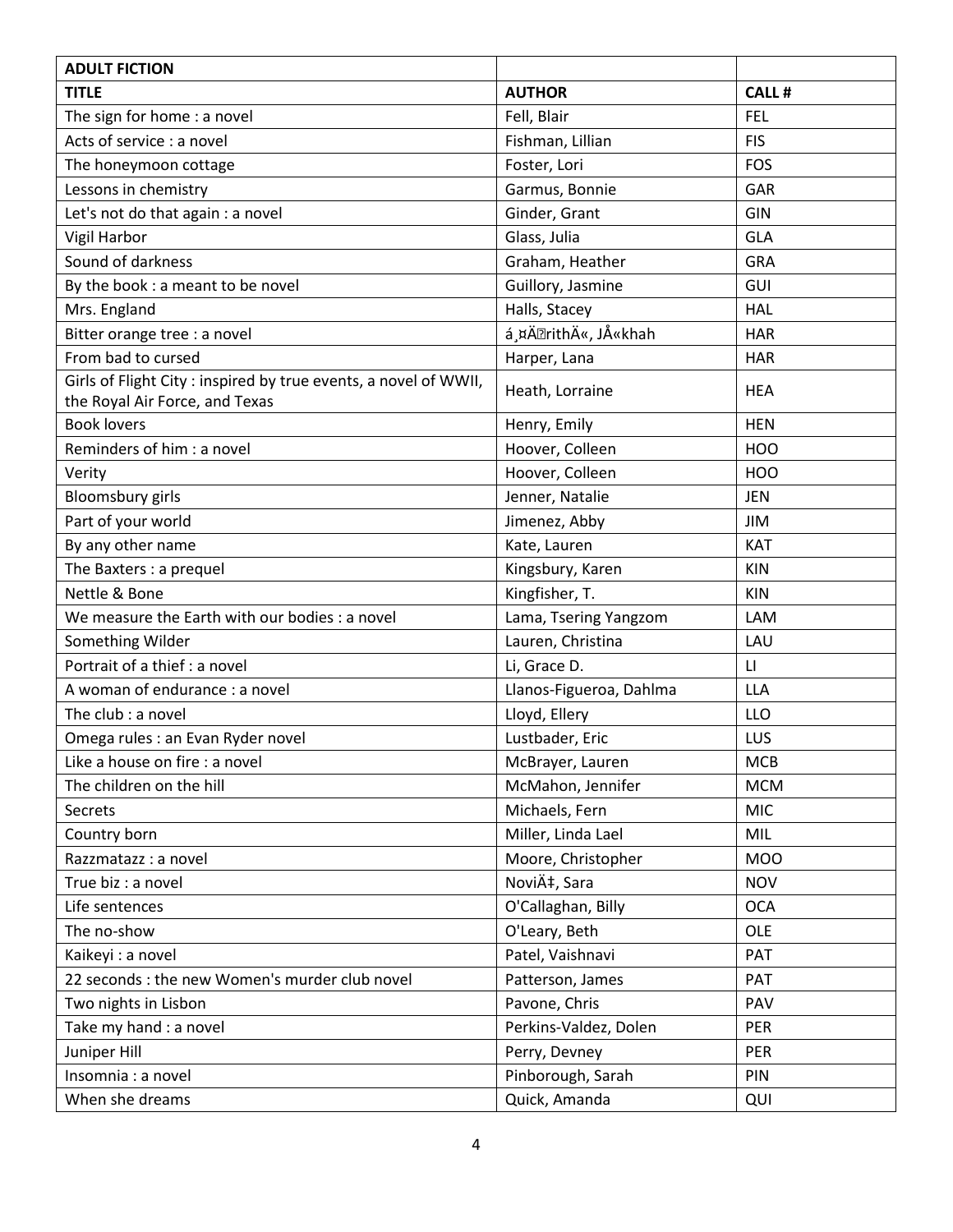| <b>ADULT FICTION</b>                               |                         |            |
|----------------------------------------------------|-------------------------|------------|
| <b>TITLE</b>                                       | <b>AUTHOR</b>           | CALL #     |
| Hidden pictures                                    | Rekulak, Jason          | <b>REK</b> |
| The book woman's daughter : a novel                | Richardson, Kim Michele | <b>RIC</b> |
| Cover story : a novel                              | Rigetti, Susan          | <b>RIG</b> |
| A duke, the spy, an artist, and a lie              | Riley, Vanessa          | <b>RIL</b> |
| Nightwork                                          | Roberts, Nora           | <b>ROB</b> |
| Lucky turtle : a novel                             | Roorbach, Bill          | <b>ROO</b> |
| Elektra                                            | Saint, Jennifer         | SAI        |
| Things we never got over                           | Score, Lucy             | SCO        |
| Her last affair : a novel                          | Searles, John           | <b>SEA</b> |
| Metropolis : a novel                               | Shapiro, Barbara A.     | <b>SHA</b> |
| Dating Dr. Dil: a novel                            | Sharma, Nisha           | <b>SHA</b> |
| You have a friend in 10a                           | Shipstead, Maggie       | SHI        |
| The patron saint of second chances : a novel       | Simon, Christine        | <b>SIM</b> |
| One day I shall astonish the world                 | Stibbe, Nina            | STI        |
| This time tomorrow                                 | Straub, Emma            | <b>STR</b> |
| Summer love : a novel                              | Thayer, Nancy           | <b>THA</b> |
| Nobody but us                                      | Van Rensburg, Laure     | VAN        |
| Remarkably bright creatures : a novel              | Van Pelt, Shelby        | VAN        |
| The immortal King Rao : a novel                    | Vara, Vauhini           | <b>VAR</b> |
| Siren queen                                        | Vo, Nghi                | VO         |
| The cherry robbers                                 | Walker, Sarai           | <b>WAL</b> |
| The lifeguards : a novel                           | Ward, Amanda Eyre       | <b>WAR</b> |
| To marry and to meddle : a novel                   | Waters, Martha          | <b>WAT</b> |
| Adult assembly required                            | Waxman, Abbi            | <b>WAX</b> |
| The summer place : a novel                         | Weiner, Jennifer        | WEI        |
| The last white rose : a novel of Elizabeth of York | Weir, Alison            | WEI        |
| Absent in the spring                               | Christie, Agatha        | <b>WES</b> |
| The lost summers of Newport : a novel              | Williams, Beatriz       | WIL        |
| When we fell apart : a novel                       | Wiley, Soon             | WIL        |
| Fool me once                                       | Winstead, Ashley        | <b>WIN</b> |
| City of orange                                     | Yoon, David             | <b>YOO</b> |

| <b>LARGE PRINT</b>                                     |                            |                        |
|--------------------------------------------------------|----------------------------|------------------------|
| <b>TITLE</b>                                           | <b>AUTHOR</b>              | <b>CALL#</b>           |
| The betrayal of Anne Frank [large print] : a cold case | Sullivan, Rosemary         | <b>LARGE PRINT</b>     |
| investigation                                          |                            | 940.5318 SUL           |
| Miss Pearly's girls [large print]                      | Billingsley, ReShonda Tate | <b>LARGE PRINT BIL</b> |
| Countdown to midnight [large print] : a novel          | Brown, Dale                | <b>LARGE PRINT BRO</b> |
| Phantom game [large print]                             | Feehan, Christine          | <b>LARGE PRINT FEE</b> |
| Whole latte murder [large print]                       | Gregory, Lena              | <b>LARGE PRINT GRE</b> |
| Flight [large print]                                   | Griffin, Laura             | <b>LARGE PRINT GRI</b> |
| The wedding veil [large print]: a novel                | Harvey, Kristy Woodson     | <b>LARGE PRINT HAR</b> |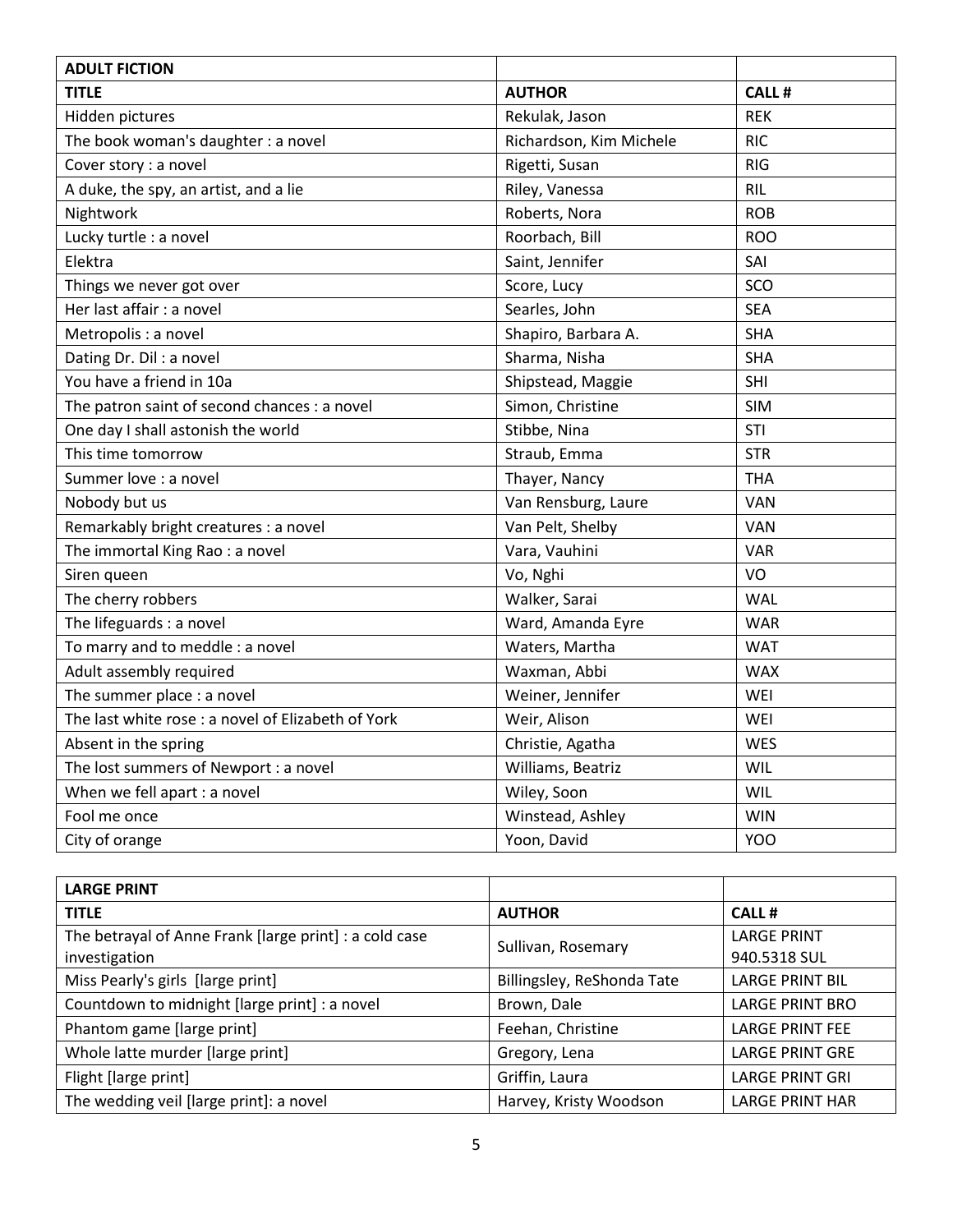| <b>LARGE PRINT</b>                                                       |                         |                                          |
|--------------------------------------------------------------------------|-------------------------|------------------------------------------|
| <b>TITLE</b>                                                             | <b>AUTHOR</b>           | <b>CALL#</b>                             |
| The wife upstairs [large print]                                          | Hawkins, Rachel         | <b>LARGE PRINT HAW</b>                   |
| A summer affair [large print] : a novel                                  | Hilderbrand, Elin       | <b>LARGE PRINT HIL</b>                   |
| A Light Beyond the Trenches : a novel of WWI [large print]               | Hlad, Alan              | <b>LARGE PRINT HLA</b>                   |
| November 9 [large print]                                                 | Hoover, Colleen         | <b>LARGE PRINT HOO</b>                   |
| The widow wore plaid [large print]                                       | Jaxon, Jenna            | <b>LARGE PRINT JAX</b>                   |
| Last duke standing [large print]                                         | London, Julia           | <b>LARGE PRINT LON</b>                   |
| Diamonds and the eye [large print]                                       | Lovesey, Peter          | <b>LARGE PRINT LOV</b>                   |
| The Hollywood spy [large print]                                          | MacNeal, Susan Elia     | <b>LARGE PRINT MAC</b>                   |
| Love in the time of Bertie [large print] : a 44 Scotland Street<br>novel | McCall Smith, Alexander | <b>LARGE PRINT MCC</b>                   |
| Empty vows [large print]                                                 | Monroe, Mary            | <b>LARGE PRINT MON</b>                   |
| The match [large print]                                                  | Coben, Harlan           | <b>LARGE PRINT</b><br><b>MYSTERY</b>     |
| Death gone a-rye                                                         | Archer, Winnie          | <b>LARGE PRINT</b><br><b>MYSTERY ARC</b> |
| Honey Roasted [large print]                                              | Coyle, Cleo             | <b>LARGE PRINT</b><br><b>MYSTERY COY</b> |
| Murder in an English glade [large print]                                 | Ellicott, Jessica       | <b>LARGE PRINT</b><br><b>MYSTERY ELL</b> |
| Wining and dying [large print]                                           | Gerber, Daryl Wood      | <b>LARGE PRINT</b><br><b>MYSTERY GER</b> |
| When blood lies [large print] : a Sebastian St. Cyr mystery              | Harris, C. S.           | <b>LARGE PRINT</b><br><b>MYSTERY HAR</b> |
| Hooked on a feline [large print]                                         | Kelly, Sofie            | <b>LARGE PRINT</b><br><b>MYSTERY KEL</b> |
| Murder at Keyhaven Castle [large print]                                  | McKenna, Clara          | <b>LARGE PRINT</b><br><b>MYSTERY McK</b> |
| Murder at the Royal Botanic Gardens                                      | Penrose, Andrea         | <b>LARGE PRINT</b><br><b>MYSTERY PEN</b> |
| Night, neon [large print] : tales of mystery and suspense                | Oates, Joyce Carol      | <b>LARGE PRINT OAT</b>                   |
| Sankofa [large print]: a novel                                           | Onuzo, Chibundu         | <b>LARGE PRINT ONU</b>                   |
| 22 seconds [large print]                                                 | Patterson, James        | <b>LARGE PRINT PAT</b>                   |
| Beautiful [large print] : a novel                                        | Steel, Danielle         | <b>LARGE PRINT STE</b>                   |
| You can run [large print]                                                | Zanetti, Rebecca        | <b>LARGE PRINT ZAN</b>                   |

| <b>ADULT BIOGRAPHY</b>                                                                                    |                  |                    |
|-----------------------------------------------------------------------------------------------------------|------------------|--------------------|
| <b>TITLE</b>                                                                                              | <b>AUTHOR</b>    | <b>CALL#</b>       |
| Finding me                                                                                                | Davis, Viola     | <b>B DAVIS</b>     |
| Carbon queen : the remarkable life of nanoscience pioneer Mildred                                         | Weinstock, Maia  | B                  |
| <b>Dresselhaus</b>                                                                                        |                  | <b>DRESSELHAUS</b> |
| Back to the prairie : a home remade, a life rediscovered                                                  | Gilbert, Melissa | <b>B GILBERT</b>   |
| The hangman and his wife: the life and death of Reinhard Heydrich                                         | Dougherty, Nancy | <b>B HEYDRICH</b>  |
| My seven Black fathers : a young activist's memoir of race, family, and<br>the mentors who made him whole | Jawando, Will    | <b>BJAWANDO</b>    |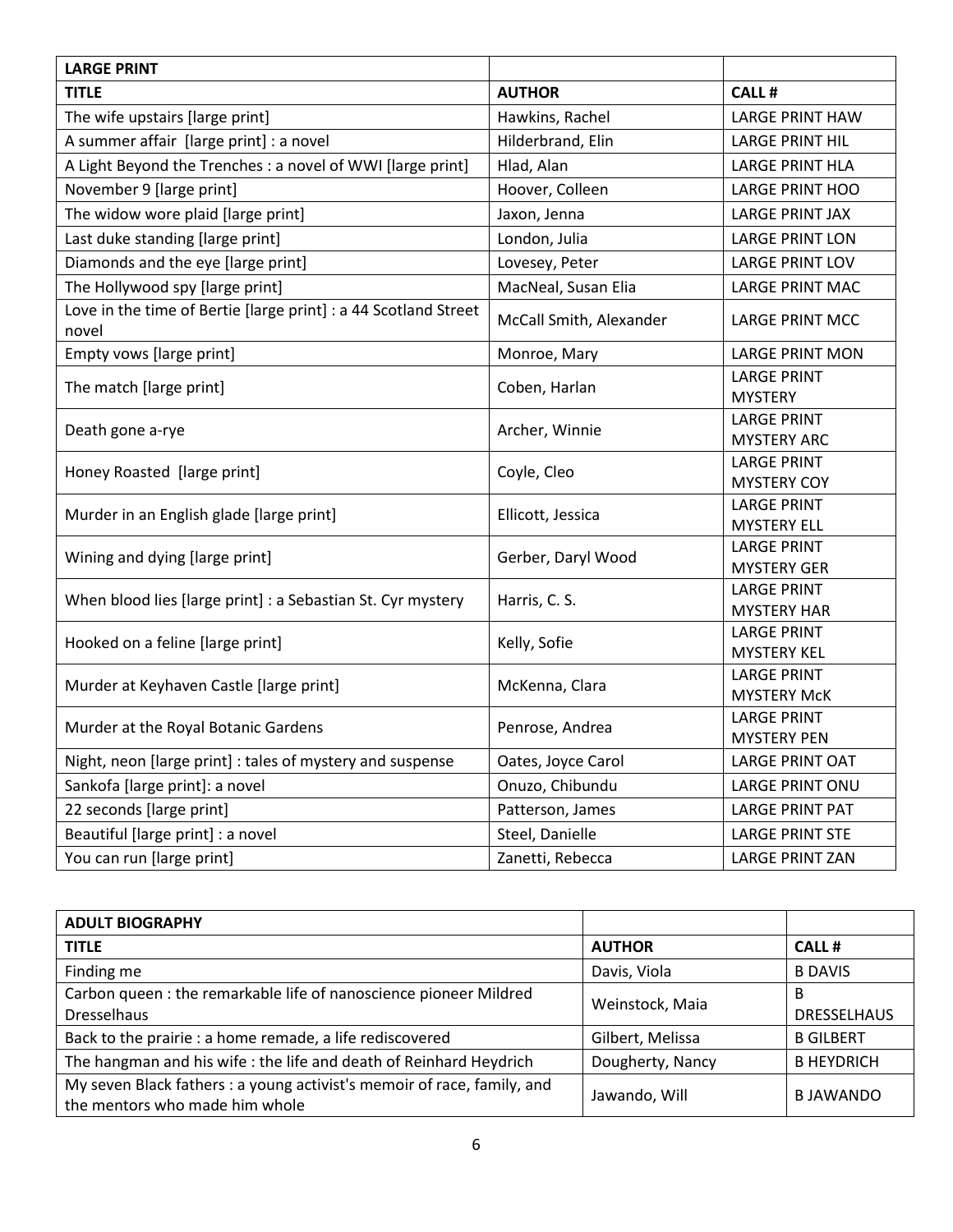| <b>ADULT BIOGRAPHY</b>                                                                     |                   |                              |
|--------------------------------------------------------------------------------------------|-------------------|------------------------------|
| <b>TITLE</b>                                                                               | <b>AUTHOR</b>     | CALL #                       |
| Places I Remember: Tales, Truths, Delights from 100 Countries                              | Lane, Lea         | <b>BLANE</b>                 |
| The man who invented motion pictures : a true tale of obsession,<br>murder, and the movies | Fischer, Paul     | <b>B LEPRINCE</b>            |
| It was all a dream : Biggie and the world that made him                                    | Tinsley, Justin   | <b>B NOTORIOUS</b><br>B.I.G. |
| True: the four seasons of Jackie Robinson                                                  | Kennedy, Kostya   | <b>B ROBINSON</b>            |
| The fighting soul: on the road with Bernie Sanders                                         | Rabin-Havt, Ari   | <b>B SANDERS</b>             |
| A thousand ways to pay attention : a memoir of coming home to my<br>neurodivergent mind    | Schiller, Rebecca | <b>B SCHILLER</b>            |

| <b>ADULT MYSTERY</b>                                    |                       |                    |
|---------------------------------------------------------|-----------------------|--------------------|
| <b>TITLE</b>                                            | <b>AUTHOR</b>         | <b>CALL#</b>       |
| Pay dirt road                                           | Allen, Samantha Jayne | <b>MYSTERY ALL</b> |
| Sakhalin                                                | Bailey, Graham E. E.  | <b>MYSTERY BAI</b> |
| Thrill of the hunt: a novel                             | Brown, Rita Mae       | <b>MYSTERY BRO</b> |
| Every cloak rolled in blood                             | Burke, James Lee      | <b>MYSTERY BUR</b> |
| Like a sister                                           | Garrett, Kellye       | <b>MYSTERY GAR</b> |
| Cleopatra's dagger                                      | Lawrence, Carole      | <b>MYSTERY LAW</b> |
| Robert B. Parker's revenge tour : a Sunny Randall novel | Lupica, Mike          | <b>MYSTERY LUP</b> |
| The island                                              | McKinty, Adrian       | <b>MYSTERY MCK</b> |
| The Bangalore Detectives Club : a novel                 | Nagendra, Harini      | <b>MYSTERY NAG</b> |
| Overboard : a V. I. Warshawski novel                    | Paretsky, Sara        | <b>MYSTERY PAR</b> |

| <b>ADULT SCI FI</b>                                        |                       |                   |
|------------------------------------------------------------|-----------------------|-------------------|
| <b>TITLE</b>                                               | <b>AUTHOR</b>         | CALL#             |
| When women were dragons: a novel                           | Barnhill, Kelly Regan | <b>SCI FI BAR</b> |
| The ice ghost: the Rewilding report #2                     | Gear, Kathleen O'Neal | SCI FI GEA        |
| Seasonal fears                                             | McGuire, Seanan       | SCI FI MCG        |
| Fevered star                                               | Roanhorse, Rebecca    | <b>SCI FI ROA</b> |
| The memory librarian : and other stories of dirty computer | Monáe, Janelle        | SCI FI SS MON     |

| <b>ADULT SHORT STORIES</b> |               |               |
|----------------------------|---------------|---------------|
| <b>TITLE</b>               | <b>AUTHOR</b> | <b>CALL#</b>  |
| Out there : stories        | Folk, Kate    | <b>SS FOL</b> |

| <b>GRAPHIC NOVELS</b>       |               |                   |
|-----------------------------|---------------|-------------------|
| <b>TITLE</b>                | <b>AUTHOR</b> | <b>CALL#</b>      |
| Fine : a comic about gender | Ewing, Rhea   | <b>GN B EWING</b> |

| <b>MANGA</b>      |                |                   |
|-------------------|----------------|-------------------|
| <b>TITLE</b>      | <b>AUTHOR</b>  | CALL #            |
| Beastars. Vol. 10 | Itagaki, Paru  | MA BEASTARS #10   |
| Fire Force, 10    | Ōkubo, Atsushi | MA FIRE FORCE #10 |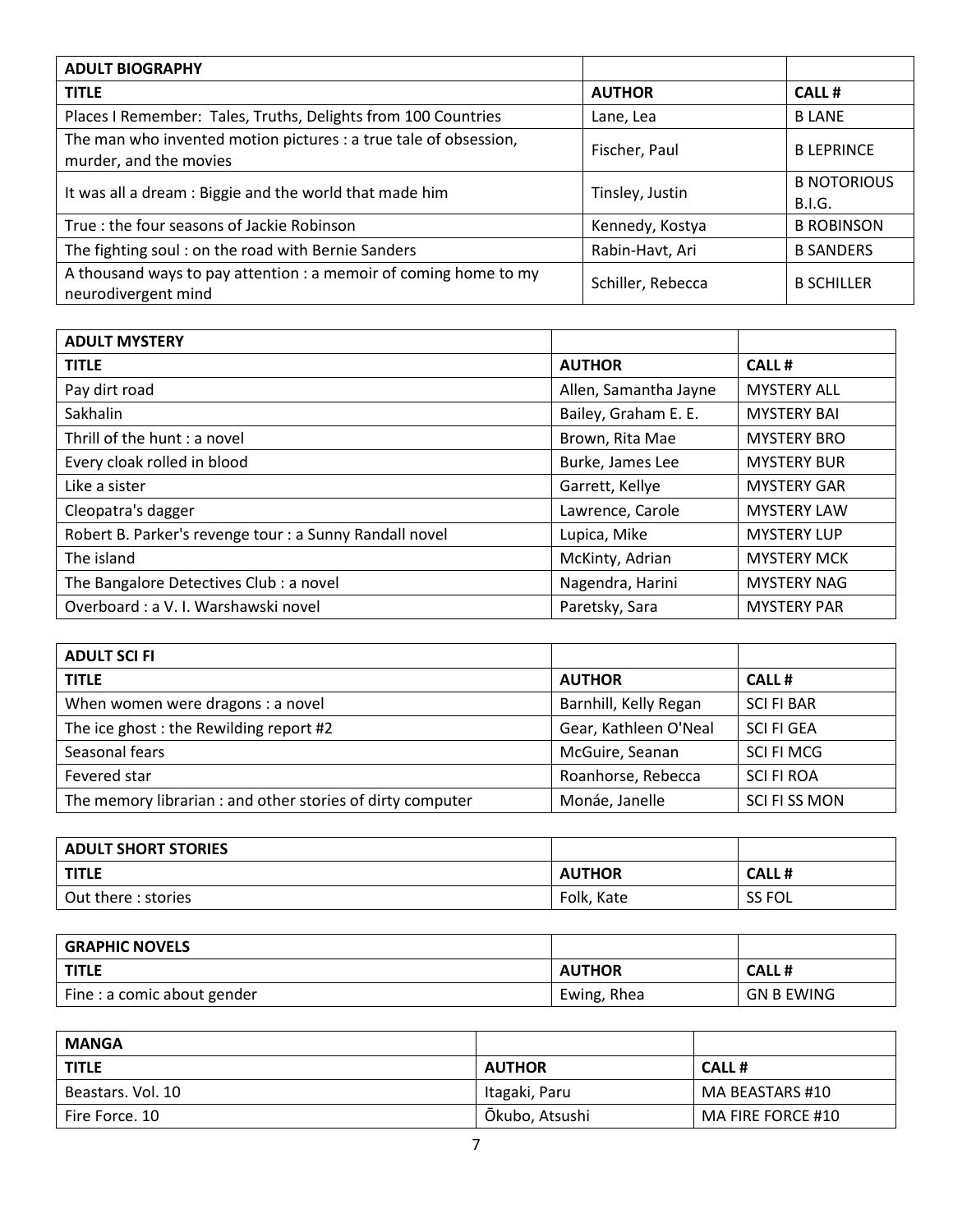| <b>MANGA</b>                                              |                  |                       |
|-----------------------------------------------------------|------------------|-----------------------|
| <b>TITLE</b>                                              | <b>AUTHOR</b>    | CALL#                 |
| Fire force. 11                                            | Ōkubo, Atsushi   | MA FIRE FORCE #11     |
| Fire force. 12                                            | Ōkubo, Atsushi   | MA FIRE FORCE #12     |
| Fire force. 14, Welcome to the oasis                      | Ōkubo, Atsushi   | MA FIRE FORCE #14     |
| Fire force. 15                                            | Ōkubo, Atsushi   | MA FIRE FORCE #15     |
| Fire Force. 16                                            | Ōkubo, Atsushi   | MA FIRE FORCE #16     |
| Fire Force. 17                                            | Ōkubo, Atsushi   | MA FIRE FORCE #17     |
| Fire force, 18                                            | Ōkubo, Atsushi   | MA FIRE FORCE #18     |
| Fire force. V. 19                                         | Ōkubo, Atsushi   | MA FIRE FORCE #19     |
| Fire Force. 20                                            | Ōkubo, Atsushi   | MA FIRE FORCE #20     |
| Fire force. 21                                            | Ōkubo, Atsushi   | MA FIRE FORCE #21     |
| Fire force. 08                                            | Ōkubo, Atsushi   | MA FIRE FORCE #8      |
| Fire force. 09                                            | Ōkubo, Atsushi   | MA FIRE FORCE #9      |
| Jujutsu kaisen. 13, The Shibuya incident. --Thunderclap-- | Akutami, Gege    | MA JUJUTSU KAISEN #13 |
| Jujutsu kaisen. 14, The Shibuya incident--right and wrong | Akutami, Gege    | MA JUJUTSU KAISEN #14 |
| Jujutsu Kaisen. 15, The Shibuya incident--transformation  | Akutami, Gege    | MA JUJUTSU KAISEN #15 |
| No guns life. 1                                           | Karasuma, Tasuku | MA NO GUNS LIFE #1    |
| No guns life. 4                                           | Karasuma, Tasuku | MA NO GUNS LIFE #4    |
| No guns life. Vol. 4                                      | Karasuma, Tasuku | MA NO GUNS LIFE #4    |
| No guns life. 5                                           | Karasuma, Tasuku | MA NO GUNS LIFE #5    |
| No guns life. 7                                           | Karasuma, Tasuku | MA NO GUNS LIFE #7    |
| No guns life. 8                                           | Karasuma, Tasuku | MA NO GUNS LIFE #8    |

| <b>ADULT AUDIO BOOKS</b>                                                                                                         |                                    |                                 |
|----------------------------------------------------------------------------------------------------------------------------------|------------------------------------|---------------------------------|
| <b>TITLE</b>                                                                                                                     | <b>AUTHOR</b>                      | <b>CALL#</b>                    |
| Bittersweet [sound recording audiobook CD] : [how sorrow and<br>longing make us whole]                                           | Cain, Susan                        | AUDIO CD 155.2 CAI              |
| The second ring of power [sound recording audiobook CD]                                                                          | Castaneda, Carlos                  | AUDIO CD 299.7 CAS              |
| Real life, real love : life lessons on joy, pain & the magic that<br>holds us together                                           | DJ Envy,                           | AUDIO CD 306.872 RAA            |
| Different: gender through the eyes of a primatologist [sound<br>recording audiobook CD]                                          | Waal, F. B. M. de (Frans<br>B. M.) | AUDIO CD 612.6 WAA              |
| 21-Day Keto Magic                                                                                                                | Mosley, Dr. Michael                | AUDIO CD 613.2833<br><b>MOS</b> |
| Personal writings [sound recording audiobook CD]                                                                                 | Camus, Albert                      | AUDIO CD 848.914 CAM            |
| Collection of sand [sound recording audiobook CD]                                                                                | Calvino, Italo                     | <b>AUDIO CD 854.914 CAL</b>     |
| Freezing order: a true story of money laundering, murder, and<br>surviving Vladimir Putin's wrath [sound recording audiobook CD] | Browder, Bill                      | AUDIO CD B BROWDER              |
| Cross channel [sound recording audiobook CD]: stories                                                                            | Barnes, Julian                     | AUDIO CD BAR                    |
| Cold snap                                                                                                                        | Cameron, Marc                      | AUDIO CD CAM                    |
| Tom Clancy's op-center Call of Duty [sound recording audiobook<br>CD] : a novel                                                  | Rovin, Jeff                        | AUDIO CD CLA                    |
| Mad for a mate [sound recording audiobook CD]                                                                                    | Davidson, MaryJanice               | AUDIO CD DAV                    |
| Smoke eaters [sound recording audiobook CD]                                                                                      | Grigsby, Sean                      | AUDIO CD GRI                    |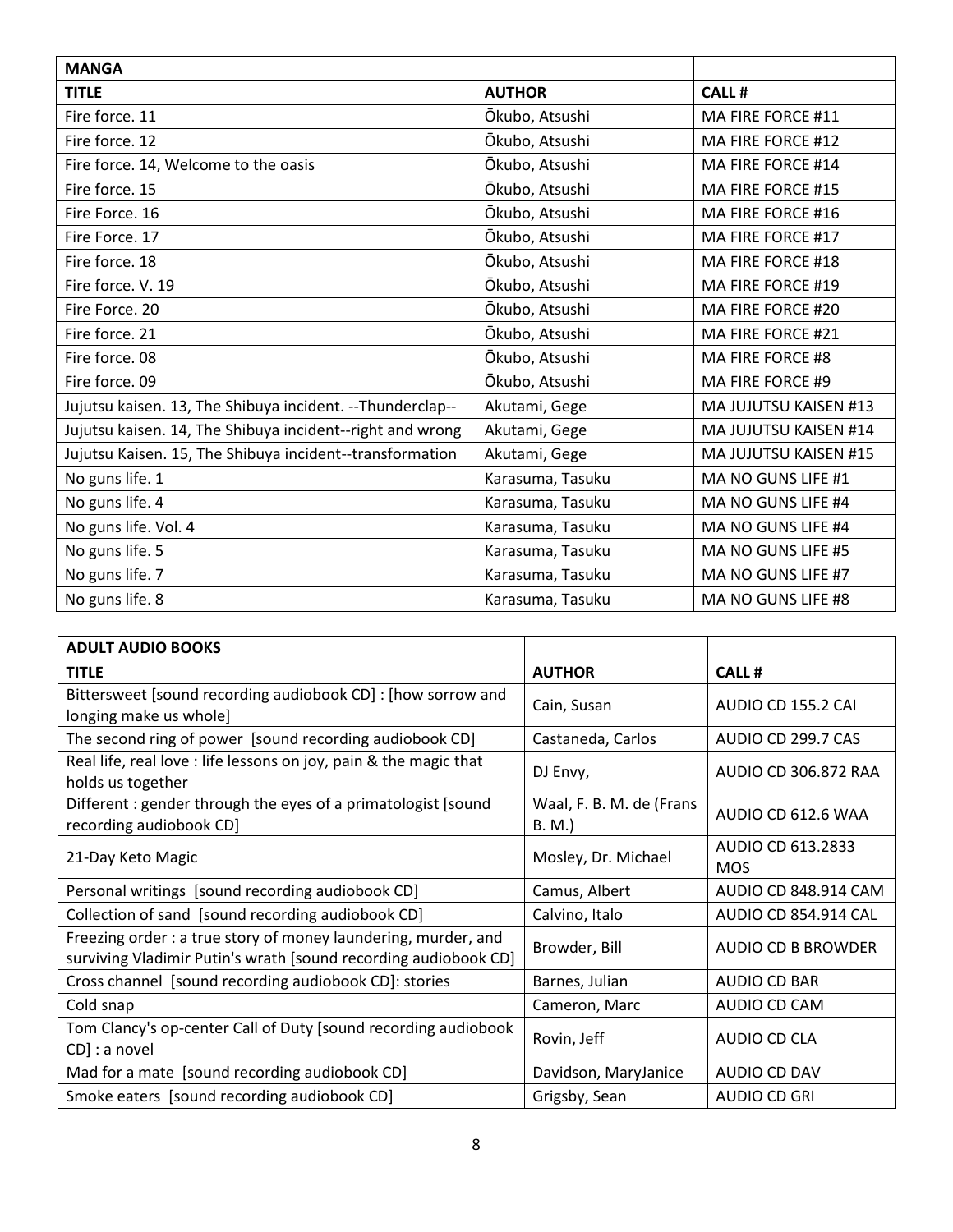| <b>ADULT AUDIO BOOKS</b>                                                                  |                            |              |
|-------------------------------------------------------------------------------------------|----------------------------|--------------|
| <b>TITLE</b>                                                                              | <b>AUTHOR</b>              | <b>CALL#</b> |
| Robert B. Parker's Revenge Tour [sound recording audiobook<br>CD] : a Sunny Randall Novel | Lupica, Mike               | AUDIO CD LUP |
| The island [sound recording] : a thriller                                                 | McKinty, Adrian            | AUDIO CD MCK |
| 22 seconds [sound recording audiobook CD]                                                 | Patterson, James           | AUDIO CD PAT |
| The ravaged [sound recording audiobook CD]                                                | Reedus, Norman             | AUDIO CD REE |
| The book woman's daughter [sound recording audiobook CD] : a<br>novel                     | Richardson, Kim<br>Michele | AUDIO CD RIC |
| Nightwork [sound recording audiobook CD]                                                  | Roberts, Nora              | AUDIO CD ROB |

| <b>DVDs</b>                     |                 |
|---------------------------------|-----------------|
| <b>TITLE</b>                    | <b>CALL#</b>    |
| Blacklight [videorecording DVD] | <b>DVD BLA</b>  |
| Uncharted [videorecording DVD]  | DVD UNC         |
|                                 |                 |
| <b>Foreign Films</b>            |                 |
| Playground [videorecording DVD] | DVD FOREIGN PLA |

| <b>YOUNG ADULT</b>                                                                                                     |                            |                       |
|------------------------------------------------------------------------------------------------------------------------|----------------------------|-----------------------|
| <b>TITLE</b>                                                                                                           | <b>AUTHOR</b>              | <b>CALL#</b>          |
| Gender inequality in sports : from Title IX to world titles                                                            | Cronn-Mills, Kirstin       | YA 796.082 CRO        |
| In harm's way: the sinking of the USS Indianapolis and the story<br>of its survivors : an adaptation for young readers | Stanton, Doug              | YA 940.5459 STA       |
| Queen of the tiles                                                                                                     | Alkaf, Hanna,              | YA ALK                |
| Scout's honor                                                                                                          | Anderson, Lily             | YA AND                |
| Omens bite                                                                                                             | Cast, P.C.                 | YA CAS                |
| A thousand steps into night                                                                                            | Chee, Traci                | YA CHE                |
| Does my body offend you?                                                                                               | Cuevas, Mayra              | YA CUE                |
| The Witch King                                                                                                         | Edgmon, H. E.              | YA EDG                |
| Messy roots : a graphic memoir of a Wuhanese American                                                                  | Gao, Laura.                | YA GN GAO             |
| The drowning summer                                                                                                    | Herman, Christine<br>Lynn  | YA HER                |
| Howl                                                                                                                   | Hutchinson, Shaun<br>David | YA HUT                |
| Muscles Are Better Than Magic!                                                                                         | Doraneko/Relucy<br>(ILT)   | YA LIGHT NOVEL DOR #3 |
| Muscles Are Better Than Magic! 2                                                                                       | Doraneko/ Relucy<br>(ILT)  | YA LIGHT NOVEL DOR #2 |
| D-frag! 14                                                                                                             | Haruno, Tomoya             | YA MA D-FRAG #14      |
| The ancient magus' bride. Vol. 13                                                                                      | Yamazaki, Kore             | YA MA ANCIENT #13     |
| The ancient magus' bride. Vol. 14                                                                                      | Yamazaki, Kore             | YA MA ANCIENT #14     |
| The ancient magus' bride. Volume 15                                                                                    | Yamazaki, Kore             | YA MA ANCIENT #15     |
| Bloom into you. 8                                                                                                      | Nakatani, Nio.             | YA MA BLOOM #8        |
| D-frag! 15                                                                                                             | Haruno, Tomoya             | YA MA D-FRAG #15      |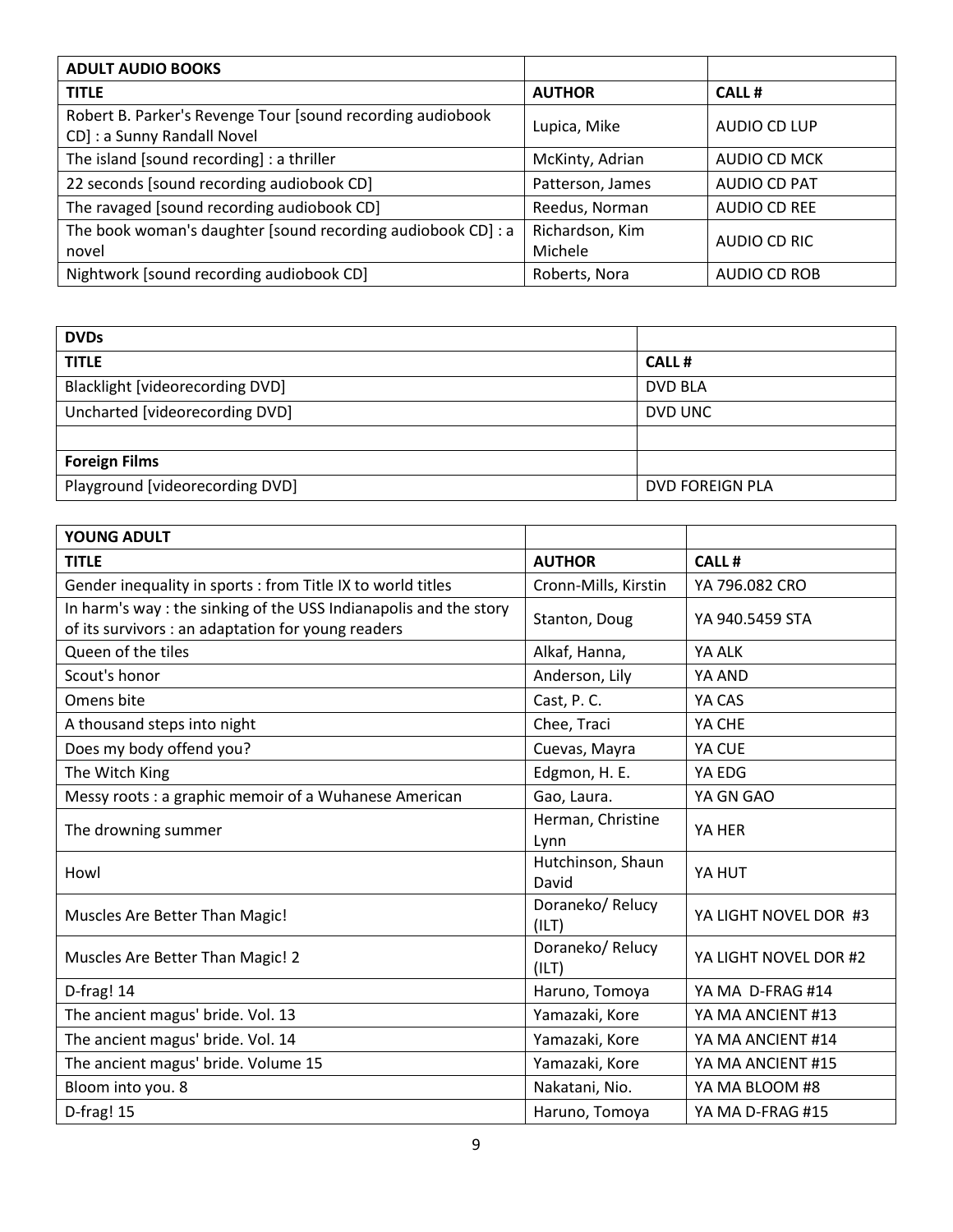| <b>YOUNG ADULT</b>                                                     |                                 |                                                |
|------------------------------------------------------------------------|---------------------------------|------------------------------------------------|
| <b>TITLE</b>                                                           | <b>AUTHOR</b>                   | <b>CALL#</b>                                   |
| Dragon goes house-hunting. 7                                           | Tanuki, Kawo                    | YA MA DRAGON #7                                |
| The hidden dungeon only I can enter. 3                                 | Seto, Meguru.                   | YA MA HIDDEN #3                                |
| Himouto! Umaru-chan. 12                                                | Sankakuhead                     | YA MA HIMOUTO #12                              |
| Himouto! Umaru-chan. 9                                                 | Sankakuhead                     | YA MA HIMOUTO #9                               |
| Reincarnated as a sword. 8                                             | Tanaka, Yuu                     | YA MA REINCARNATED #8                          |
| The daily lives of high school boys. 5                                 | Yamauchi, Yasunobu              | YA MA THE DAILY #5                             |
| Welcome to the ballroom                                                | Takeuchi, Tomo                  | YA MA WELCOME #18                              |
| Welcome to the ballroom. No. 8                                         | Takeuchi, Tomo                  | YA MA WELCOME #8                               |
| Epic Chef+ [electronic resource Nintendo Switch]                       | Ui Entertainment                | YA NINTENDO SWITCH:<br><b>EPIC CHEF</b>        |
| Kirby and the forgotten land [electronic resource Nintendo<br>Switch]. |                                 | YA NINTENDO SWITCH:<br><b>KIRBY</b>            |
| Daughters of a dead empire                                             | O'Neil, Carolyn Tara            | YA O'NE                                        |
| My sister's big fat Indian wedding                                     | Patel, Sajni                    | YA PAT                                         |
| Skul [electronic resource PS4] : the hero slayer                       |                                 | YA PLAYSTATION 4 : SKUL                        |
| Gran Turismo. 7 [electronic resource PS4] : the real driving           |                                 | YA PLAYSTATION 4: GRAN                         |
| simulator                                                              |                                 | <b>TURISMO7</b>                                |
| Ghostwire Tokyo [electronic resource PS5]                              |                                 | YA PLAYSTATION 5:                              |
|                                                                        |                                 | <b>GHOSTWIRE TOKYO</b>                         |
| Horizon [electronic resource PS4] : Forbidden West                     |                                 | YA PLAYSTATION: HORIZON                        |
| Snow like ashes                                                        | Raasch, Sara                    | YA RAA                                         |
| Ironhead, or, Once a young lady                                        | Rijckeghem, Jean-<br>Claude van | YA RIJ                                         |
| <b>Bravely</b>                                                         | Stiefvater, Maggie              | YA STI                                         |
| Tiny Tina's wonderlands [electronic resource XBOX One]                 |                                 | YA XBOX ONE: TINY TINA'S<br><b>WONDERLANDS</b> |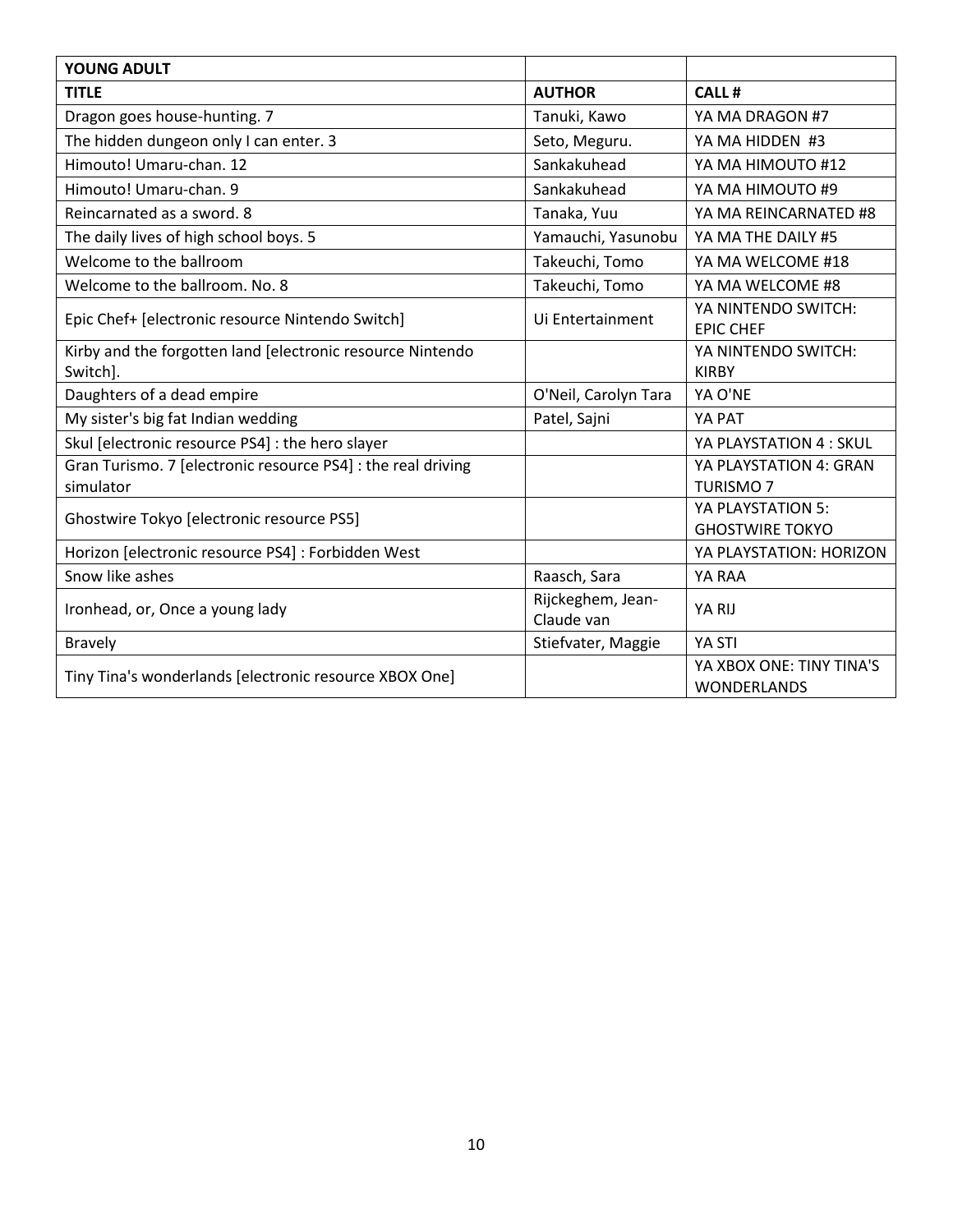| <b>CHILDREN'S MATERIALS</b>                                                      |                           |                     |
|----------------------------------------------------------------------------------|---------------------------|---------------------|
| <b>TITLE</b>                                                                     | <b>AUTHOR</b>             | <b>CALL#</b>        |
| <b>NON FICTION</b>                                                               |                           |                     |
| Among Us : beginner's guide                                                      | Gregory, Josh             | J 794.8 GRE         |
| Baby names 2021 : inspiration, hot new trends and your<br>state's favorite names | Turner, Eleanor.          | J 929.44 TUR ORANGE |
|                                                                                  |                           |                     |
| <b>FICTION</b>                                                                   |                           |                     |
| Happy birthday Bad Kitty                                                         | Bruel, Nick.              | J BRU               |
| Aru Shah and the nectar of immortality                                           | Chokshi, Roshani          | J CHO <sub>5</sub>  |
| Louisa June and the Nazis in the waves                                           | Elliott, Laura            | J ELL               |
| Step: stories                                                                    | Ellis, Deborah            | J ELL               |
| Jennifer Chan is not alone                                                       | Keller, Tae               | J KEL               |
| Zara's rules for record-breaking fun                                             | Khan, Hena                | J KHA               |
| Marco Polo brave explorer                                                        | Lord, Cynthia             | <b>JLOR</b>         |
| <b>Honestly Elliott</b>                                                          | McDunn, Gillian           | J MCD               |
| We are wolves                                                                    | Nannestad, Katrina        | J NAN               |
| The turtle of Michigan                                                           | Nye, Naomi Shihab         | J NYE               |
| A darkening of dragons                                                           | Patrick, Seth             | J PAT               |
| Big Nate: twice the 'tude                                                        | Peirce, Lincoln           | J PEI PBK           |
| Forbidden city                                                                   | Ponti, James              | <b>J PON</b>        |
| The witch, the sword, and the cursed knights                                     | Rogers, Alexandria        | J ROG               |
| Omar rising                                                                      | Saeed, Aisha              | J SAE               |
| The last mapmaker                                                                | Soontornvat, Christina    | <b>JSOO</b>         |
| Over and out                                                                     | Walsh, Jenni L.           | J WAL               |
|                                                                                  |                           |                     |
| <b>YELLOW BOOKS</b>                                                              |                           |                     |
| Sun in my tummy                                                                  | Alary, Laura              | J ALA YELLOW        |
| John's turn                                                                      | Barnett, Mac              | <b>J BAR YELLOW</b> |
| Milk and Juice : a recycling romance                                             | Brown, Meredith Crandall  | J BRO YELLOW        |
| A good place                                                                     | Cousins, Lucy             | J COU YELLOW        |
| In you I see                                                                     | Emily, Rachel             | J EMI YELLOW        |
| No nibbling!                                                                     | Ferry, Beth               | <b>J FER YELLOW</b> |
| Wait--and see                                                                    | Frost, Helen              | <b>J FRO YELLOW</b> |
| If you live here                                                                 | Gardner, Kate             | <b>J GAR YELLOW</b> |
| Field trip to volcano island                                                     | Hare, John                | J HAR YELLOW        |
| The smart cookie                                                                 | John, Jory                | <b>J JOH YELLOW</b> |
| The digger and the duckling                                                      | Kuefler, Joseph           | J KUE YELLOW        |
| Little Red and the cat who loved cake                                            | Lehman, Barbara           | J LEH YELLOW        |
| Mommy's hometown                                                                 | Lim, Hope                 | J LIM YELLOW        |
| <b>Tiny Cedric</b>                                                               | Lloyd-Jones, Sally        | J LLO YELLOW        |
| Nature                                                                           | Druzhininskaya, Anastasia | J LOO YELLOW        |
| Wolf girl                                                                        | Loring-Fisher, Jo         | J LOR YELLOW        |
| I wish, wish, wish for you                                                       | Magsamen, Sandra          | J MAG YELLOW        |